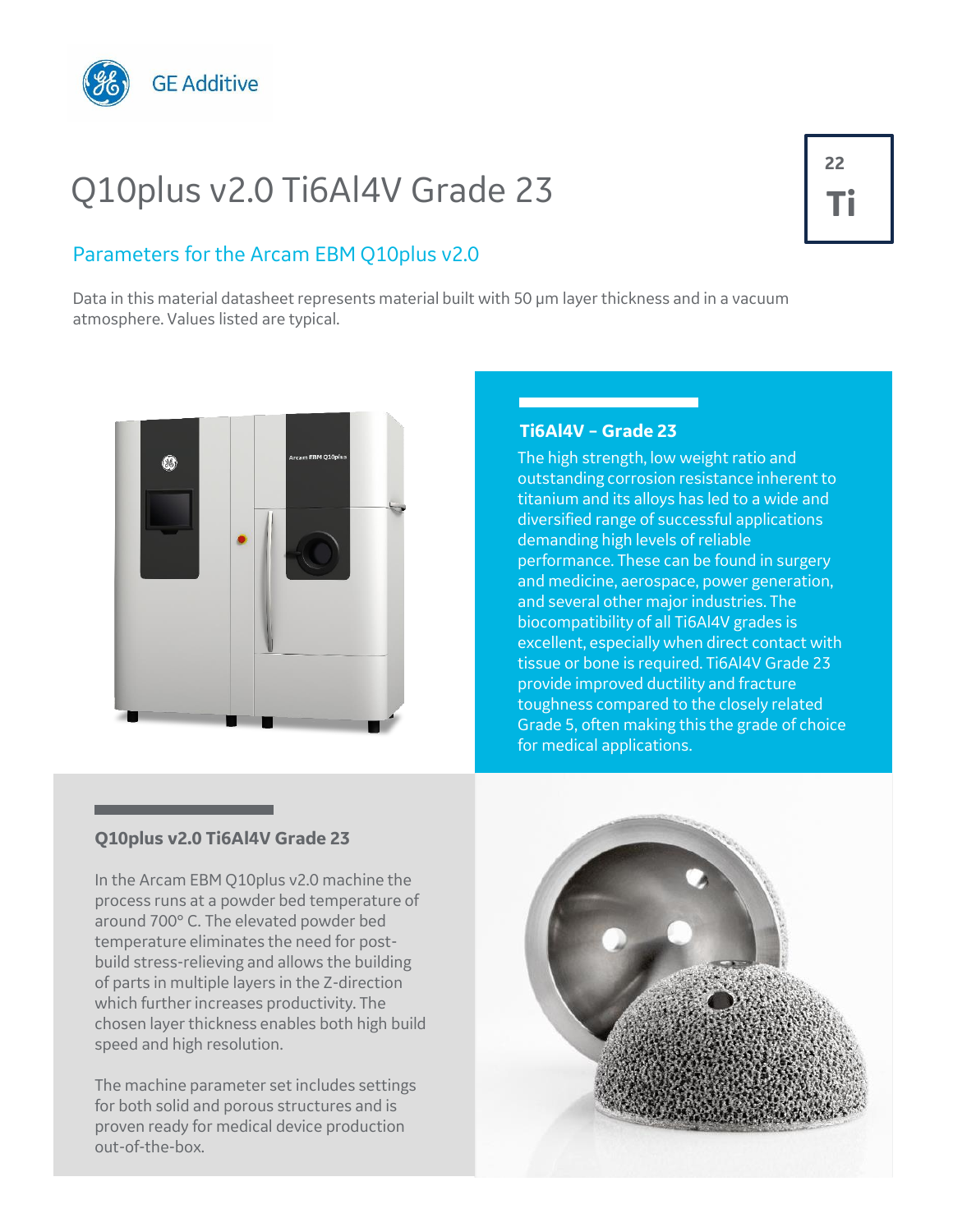## Q10plus v2.0 Ti6Al4V Grade 23

This material is developed as a standard material according to Production level (P-material), see "Arcam EBM Maturity Levels" section. The process parameters have been developed to be applicable for a wide range of geometries and applications. The process parameters can be further optimized to suit the specific needs for individual applications. The parameters set fulfils ASTM F3001 standard both regards to chemical composition as well as mechanical properties.

#### **POWDER**

- Ti6Al4V Grade 23 powder chemical composition according to ASTM F136-02a / ASTM F3001. For additional information on Ti6Al4V Grade 23 powder, visit<https://www.advancedpowders.com/powders/titanium/ti-6al-4v-23>.
- Powder size distribution: 45-106 µm

#### **MACHINE CONFIGURATION**

- Arcam EBM Q10plus v2.0
- EBM Control 5.3.63

#### **AVAILABLE PARAMETERS**

- Parameter file: *PF Q10plus v2.0 Ti64 50 µm*

#### **THERMAL TREATMENTS**

1. As-Built

#### **SPIDER PLOT**



Spider Plot is generated by normalizing typical material data (containing both horizontal and vertical data) against a range defined for each material family. For Titanium Alloys, the ranges are as follows: UTS: 0-1200 MPa, 0.2%YS: 0-1100 MPa, Elongation: 0-20 %, Density: 99-100 %, Productivity: 5-30 cm<sup>3</sup>/hr, Surface Quality (all): 50-4 µm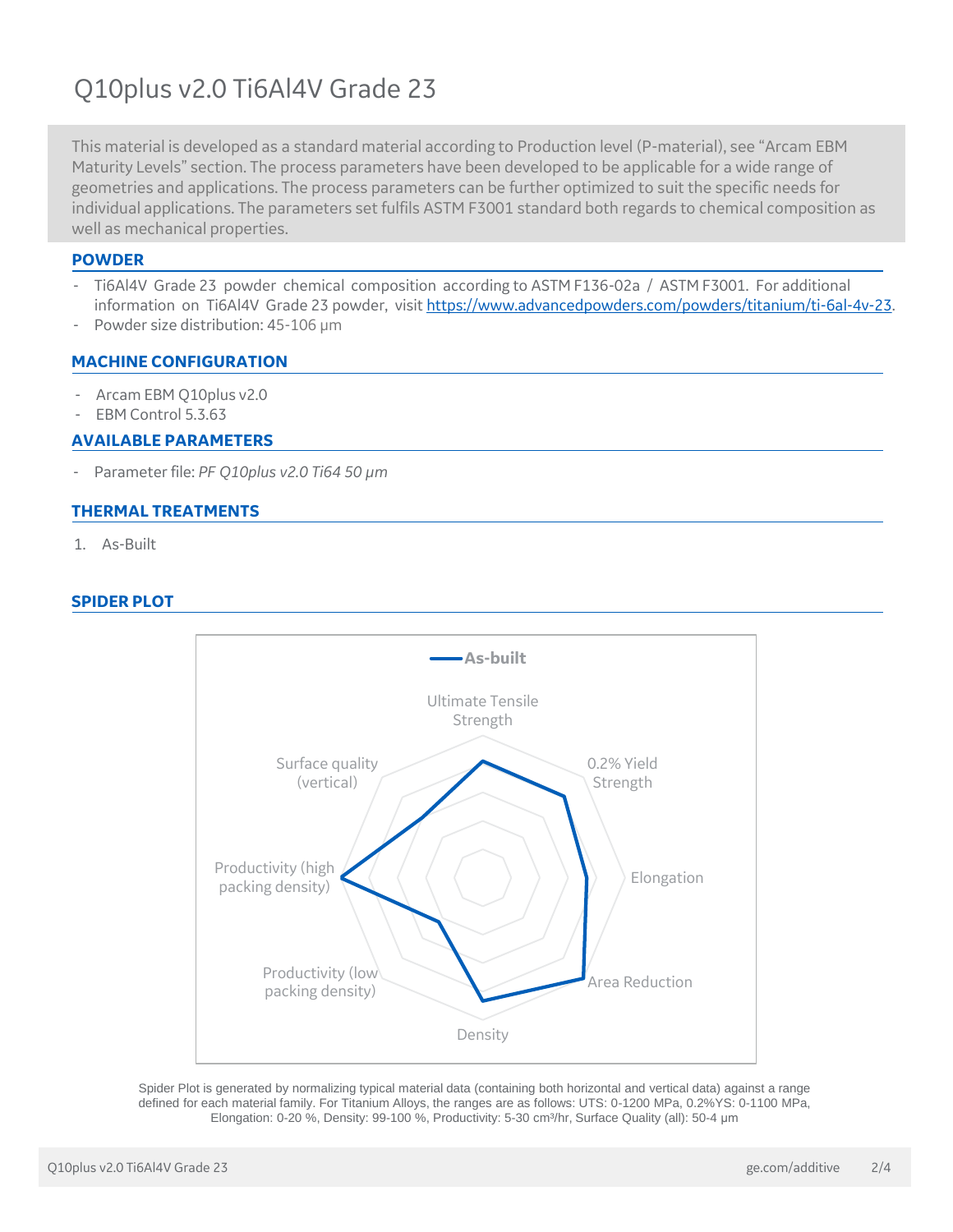|                          | PHYSICAL DATA AT ROOM TEMPERATURE                                                                                                                                                              |                                                     |                                                                                                                                         |                                                                         |               |                 | Q10plus v2.0 Ti64 50 µm             |                                                                                                                                                                                                                                                                                                                                                                                                                                                                                                                                                                                                                                                                                                                                                                                                                                                                                       |
|--------------------------|------------------------------------------------------------------------------------------------------------------------------------------------------------------------------------------------|-----------------------------------------------------|-----------------------------------------------------------------------------------------------------------------------------------------|-------------------------------------------------------------------------|---------------|-----------------|-------------------------------------|---------------------------------------------------------------------------------------------------------------------------------------------------------------------------------------------------------------------------------------------------------------------------------------------------------------------------------------------------------------------------------------------------------------------------------------------------------------------------------------------------------------------------------------------------------------------------------------------------------------------------------------------------------------------------------------------------------------------------------------------------------------------------------------------------------------------------------------------------------------------------------------|
|                          | Surface Roughness - Overhang [µm]                                                                                                                                                              |                                                     |                                                                                                                                         |                                                                         |               |                 | Surface Roughness                   |                                                                                                                                                                                                                                                                                                                                                                                                                                                                                                                                                                                                                                                                                                                                                                                                                                                                                       |
| $45^{\circ}$             | $60^\circ$                                                                                                                                                                                     |                                                     |                                                                                                                                         |                                                                         |               |                 |                                     |                                                                                                                                                                                                                                                                                                                                                                                                                                                                                                                                                                                                                                                                                                                                                                                                                                                                                       |
| $\overline{\phantom{m}}$ | $\overline{\phantom{a}}$ .                                                                                                                                                                     |                                                     | $\overline{\phantom{a}}$                                                                                                                |                                                                         |               |                 |                                     |                                                                                                                                                                                                                                                                                                                                                                                                                                                                                                                                                                                                                                                                                                                                                                                                                                                                                       |
| $-\,-$                   | $-\,-$                                                                                                                                                                                         |                                                     | $-\,-$                                                                                                                                  | $\vee$                                                                  |               |                 |                                     |                                                                                                                                                                                                                                                                                                                                                                                                                                                                                                                                                                                                                                                                                                                                                                                                                                                                                       |
| Porosity<br>[% Density]  |                                                                                                                                                                                                |                                                     | Hardness<br>[HV30]                                                                                                                      |                                                                         |               | Poisson's Ratio |                                     |                                                                                                                                                                                                                                                                                                                                                                                                                                                                                                                                                                                                                                                                                                                                                                                                                                                                                       |
| Н                        | $\vee$                                                                                                                                                                                         |                                                     |                                                                                                                                         |                                                                         |               | Н               |                                     | V                                                                                                                                                                                                                                                                                                                                                                                                                                                                                                                                                                                                                                                                                                                                                                                                                                                                                     |
| 99.9                     | 99.9                                                                                                                                                                                           |                                                     | 322                                                                                                                                     |                                                                         |               | $-$             |                                     | $-$                                                                                                                                                                                                                                                                                                                                                                                                                                                                                                                                                                                                                                                                                                                                                                                                                                                                                   |
|                          |                                                                                                                                                                                                |                                                     |                                                                                                                                         |                                                                         |               |                 |                                     |                                                                                                                                                                                                                                                                                                                                                                                                                                                                                                                                                                                                                                                                                                                                                                                                                                                                                       |
|                          | Modulus of Elasticity<br>0.2% YS                                                                                                                                                               |                                                     | <b>UTS</b>                                                                                                                              |                                                                         | Elongation    |                 | Reduction of Area                   |                                                                                                                                                                                                                                                                                                                                                                                                                                                                                                                                                                                                                                                                                                                                                                                                                                                                                       |
|                          |                                                                                                                                                                                                |                                                     | [MPa]                                                                                                                                   |                                                                         |               |                 |                                     |                                                                                                                                                                                                                                                                                                                                                                                                                                                                                                                                                                                                                                                                                                                                                                                                                                                                                       |
|                          |                                                                                                                                                                                                |                                                     |                                                                                                                                         |                                                                         |               |                 |                                     | V<br>47.8                                                                                                                                                                                                                                                                                                                                                                                                                                                                                                                                                                                                                                                                                                                                                                                                                                                                             |
|                          |                                                                                                                                                                                                |                                                     |                                                                                                                                         |                                                                         |               |                 |                                     |                                                                                                                                                                                                                                                                                                                                                                                                                                                                                                                                                                                                                                                                                                                                                                                                                                                                                       |
|                          |                                                                                                                                                                                                |                                                     |                                                                                                                                         |                                                                         |               |                 |                                     |                                                                                                                                                                                                                                                                                                                                                                                                                                                                                                                                                                                                                                                                                                                                                                                                                                                                                       |
|                          | Horizontal                                                                                                                                                                                     | 200 um                                              |                                                                                                                                         |                                                                         |               |                 | 200 µm                              |                                                                                                                                                                                                                                                                                                                                                                                                                                                                                                                                                                                                                                                                                                                                                                                                                                                                                       |
|                          | [GPa]<br>V<br>$\mathsf{H}% _{\mathbb{R}}^{X\times{N}}(\mathbb{R})=\mathsf{H}_{\mathbb{R}}^{X\times{N}}(\mathbb{R})$<br>$\overline{a}$<br>$\overline{\phantom{m}}$<br><b>TYPICAL BUILD RATE</b> | <b>TENSILE DATA AT ROOM TEMPERATURE</b><br>Н<br>881 | [MPa]<br>$\vee$<br>896<br>Typical build rate, low packing density <sup>1</sup><br>Typical build rate, high packing density <sup>2</sup> | 75°<br>Н<br>979<br>$13$ [cm <sup>3</sup> /h]<br>34 [cm <sup>3</sup> /h] | Н<br>V<br>988 | Н<br>12.3       | $[%]$<br>$\vee$<br>16.9<br>Vertical | $S_a$ [µm]<br>XZ 32, YZ 28<br>Tensile testing done in accordance with ASTM E8 and ASTM E21<br>$[%] \centering \subfloat[\centering ]{{\includegraphics[width=0.28\textwidth]{figs/mr4a120111111111100.pdf} }}% \subfloat[\centering ]{{\includegraphics[width=0.28\textwidth]{figs/mr4b1201111111000.pdf} }}% \subfloat[\centering ]{{\includegraphics[width=0.28\textwidth]{figs/mr4b120111111111000.pdf} }}% \subfloat[\centering ]{{\includegraphics[width=0.28\textwidth]{figs/mr4b1201111111000.pdf} }}% \subfloat[\centering ]{{\includegraphics[width=0.28\textwidth]{figs/mr4b12$<br>Н<br>34.0<br><sup>1</sup> Measured by using Factory Acceptance Test layout, door closed<br>to door opened. Build rate varies with build lay-out, nesting of<br>parts and process parameters among other factors.<br><sup>2</sup> Measured as above on the Process Verification 1 layout. |

H: HORIZONTAL (XY) orientation V: VERTICAL (Z) orientation

\* All of the figures contained herein are approximate only. The figures provided are dependent on a number of factors, including but not limited to, process and machine parameters, and the approval is brand specific and/or application specific. The information provided on this material data sheet is illustrative only and cannot be relied on as binding.